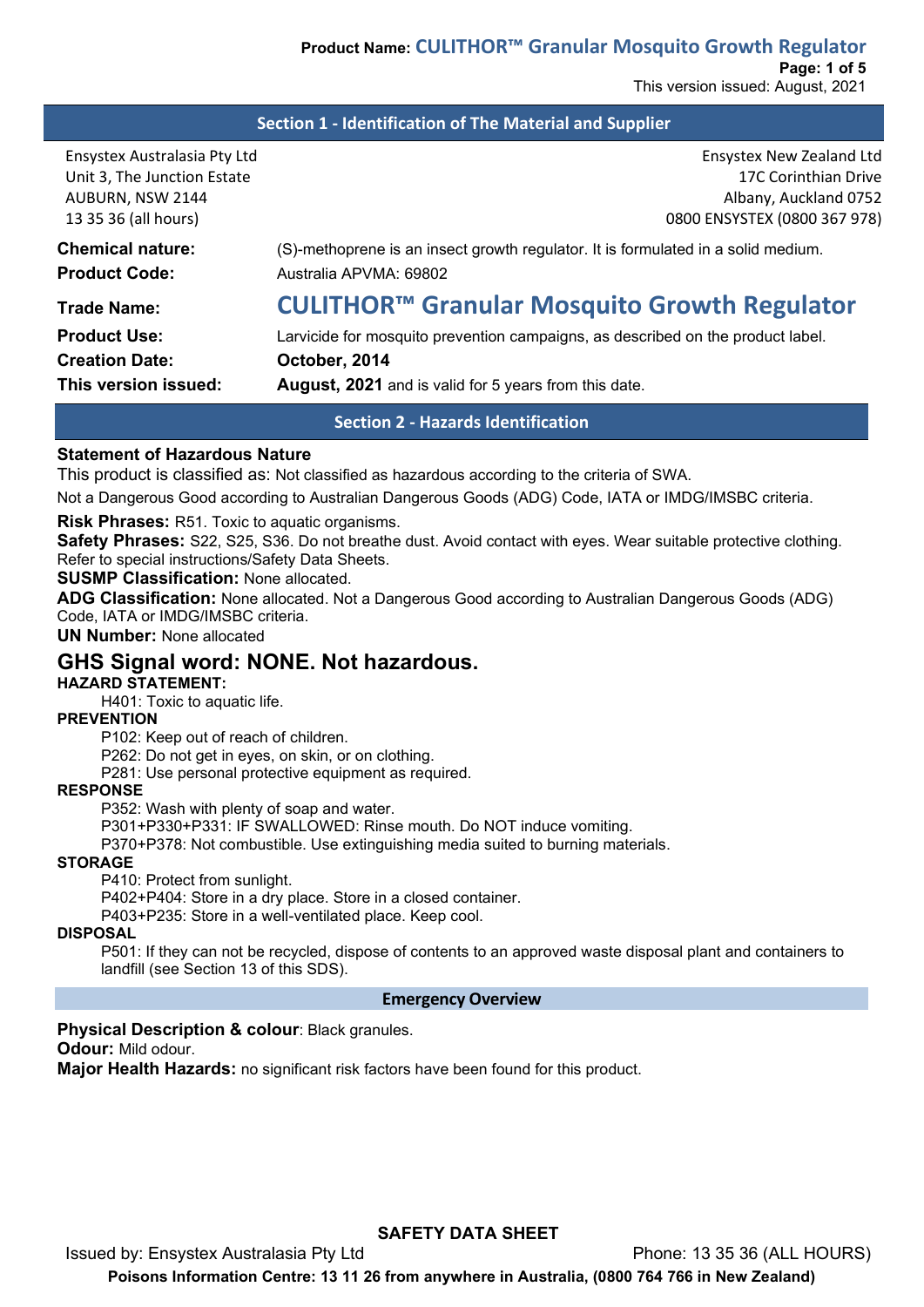# This version issued: August, 2021

## **Potential Health Effects**

## **Inhalation:**

**Short term exposure:** Available data indicates that this product is not harmful. In addition product is unlikely to cause any discomfort or irritation.

**Long Term exposure:** No data for health effects associated with long term inhalation.

# **Skin Contact:**

**Short term exposure:** Available data indicates that this product is not harmful. It should present no hazards in normal use. However product may be mildly irritating, but is unlikely to cause anything more than mild discomfort which should disappear once contact ceases.

**Long Term exposure:** No data for health effects associated with long term skin exposure.

# **Eye Contact:**

**Short term exposure:** This product may be irritating to eyes, but is unlikely to cause anything more than mild transient discomfort.

**Long Term exposure:** No data for health effects associated with long term eye exposure.

## **Ingestion:**

**Short term exposure:** Significant oral exposure is considered to be unlikely. However, this product may be mildly irritating to mucous membranes but is unlikely to cause anything more than mild transient discomfort.

**Long Term exposure:** No data for health effects associated with long term ingestion.

## **Carcinogen Status:**

**SWA:** No significant ingredient is classified as carcinogenic by SWA.

**NTP:** No significant ingredient is classified as carcinogenic by NTP.

**IARC:** No significant ingredient is classified as carcinogenic by IARC.

| Section 3 - Composition/Information on Ingredients |               |           |         |                                |  |  |
|----------------------------------------------------|---------------|-----------|---------|--------------------------------|--|--|
| Ingredients                                        | <b>CAS No</b> | $Conc1$ % |         | TWA $(mg/m^3)$ STEL $(mg/m^3)$ |  |  |
| (S)-methoprene                                     | 65733-16-6    | 12 a/ka   | not set | not set                        |  |  |
| Other non hazardous ingredients                    | various       | to $100$  | not set | not set                        |  |  |

This is a commercial product whose exact ratio of components may vary slightly. Minor quantities of other non hazardous ingredients are also possible.

The SWA TWA exposure value is the average airborne concentration of a particular substance when calculated over a normal 8 hour working day for a 5 day working week. The STEL (Short Term Exposure Limit) is an exposure value that may be equalled (but should not be exceeded) for no longer than 15 minutes and should not be repeated more than 4 times per day. There should be at least 60 minutes between successive exposures at the STEL. The term "peak "is used when the TWA limit, because of the rapid action of the substance, should never be exceeded, even briefly.

## **Section 4 - First Aid Measures**

## **General Information:**

You should call The Poisons Information Centre if you feel that you may have been poisoned, burned or irritated by this product. The number is 13 11 26 from anywhere in Australia (0800 764 766 in New Zealand) and is available at all times. Have this SDS with you when you call.

**Inhalation:** First aid is not generally required. If in doubt, contact a Poisons Information Centre or a doctor.

**Skin Contact:** Gently brush away excess particles. Irritation is unlikely. However, if irritation does occur, flush with lukewarm, gently flowing water for 5 minutes or until product is removed.

**Eye Contact:** Quickly and gently brush particles from eyes. No effects expected. If irritation does occur, flush contaminated eye(s) with lukewarm, gently flowing water for 5 minutes or until the product is removed. Obtain medical advice if irritation becomes painful or lasts more than a few minutes. Take special care if exposed person is wearing contact lenses.

**Ingestion:** If product is swallowed or gets in mouth, do NOT induce vomiting; wash mouth with water and give some water to drink. If symptoms develop, or if in doubt contact a Poisons Information Centre or a doctor.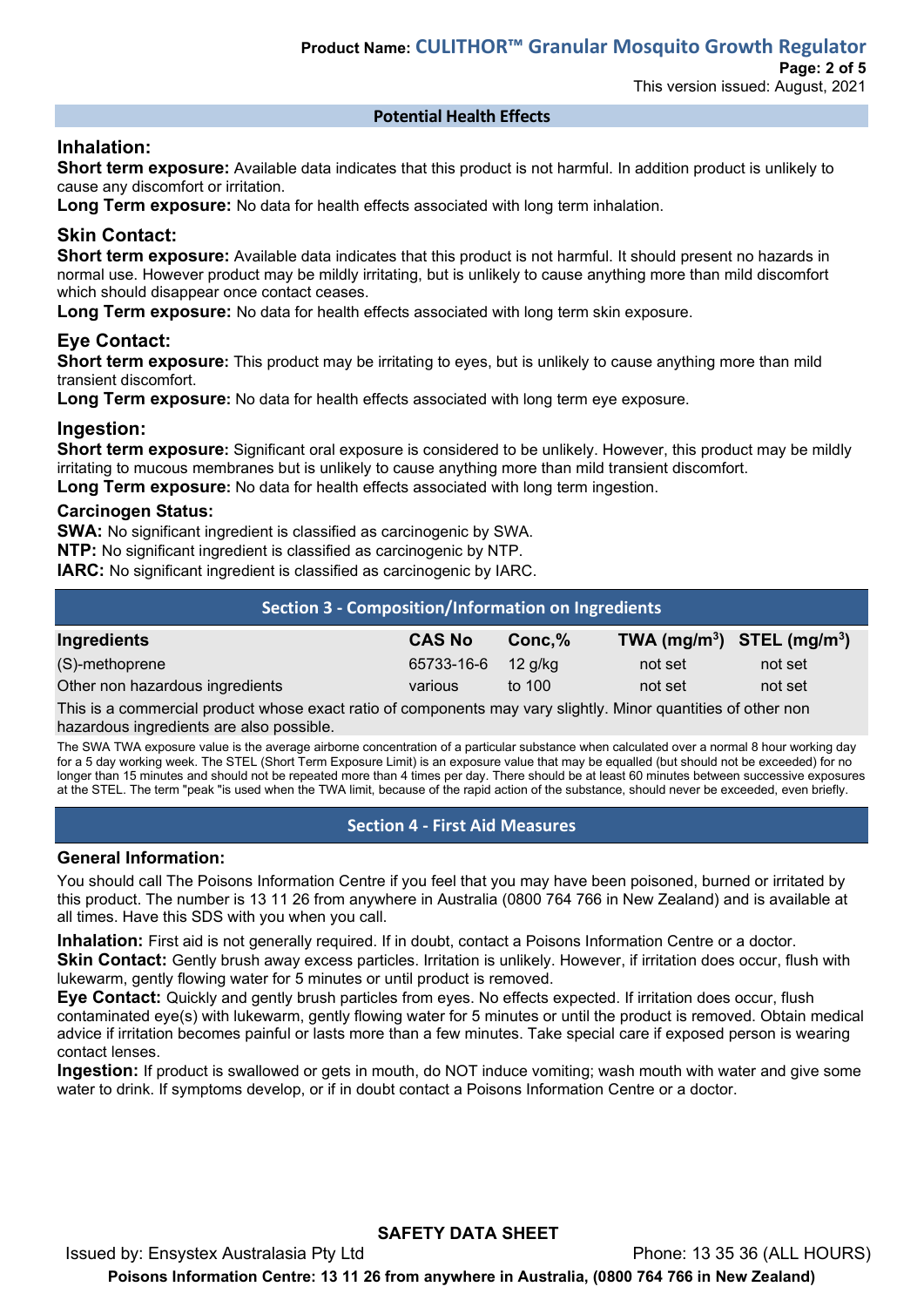This version issued: August, 2021

## **Section 5 - Fire Fighting Measures**

**Fire and Explosion Hazards**: The major hazard in fires is usually inhalation of heated and toxic or oxygen deficient (or both), fire gases. There is no risk of an explosion from this product under normal circumstances if it is involved in a fire. Only small quantities of decomposition products are expected from this product at temperatures normally achieved in a fire.

Fire decomposition products from this product are not expected to be hazardous or harmful.

**Extinguishing Media:** Not combustible. Use extinguishing media suited to burning materials.

**Fire Fighting:** If a significant quantity of this product is involved in a fire, call the fire brigade.<br> **Flash point:** Does not burn. **Upper Flammability Limit:** Does not

**Flammability Class:** 

**Flash point:** Does not burn. **Upper Flammability Limit:** Does not burn.<br>**Lower Flammability Limit:** Does not burn. **Autoignition temperature:** Not applicable Does not burn. **Autoignition temperature:** Not applicable - does not burn.<br>Does not burn.

**Section 6 - Accidental Release Measures**

**Accidental release:** Minor spills do not normally need any special clean-up measures. In the event of a major spill, prevent spillage from entering drains or water courses. As a minimum, wear overalls, goggles and gloves. Suitable materials for protective clothing include cotton, rubber, PVC. Eye/face protective equipment should comprise as a minimum, protective glasses and, preferably, goggles. If there is a significant chance that dusts are likely to build up in clean-up area, we recommend that you use a suitable Dust Mask.

Stop leak if safe to do so, and contain spill. Sweep up and shovel or collect recoverable product into labelled containers for recycling or salvage, and dispose of promptly. Consider vacuuming if appropriate. Recycle containers wherever possible after careful cleaning. Refer to product label for specific instructions. After spills, wash area preventing runoff from entering drains. If a significant quantity of material enters drains, advise emergency services. Full details regarding disposal of used containers, spillage and unused material may be found on the label. If there is any conflict between this SDS and the label, instructions on the label prevail. Ensure legality of disposal by consulting regulations prior to disposal. Thoroughly launder protective clothing before storage or re-use. Advise laundry of nature of contamination when sending contaminated clothing to laundry.

# **Section 7 - Handling and Storage**

**Handling:** Keep exposure to this product to a minimum, and minimise the quantities kept in work areas. Check Section 8 of this SDS for details of personal protective measures, and make sure that those measures are followed. The measures detailed below under "Storage" should be followed during handling in order to minimise risks to persons using the product in the workplace. Also, avoid contact or contamination of product with incompatible materials listed in Section 10.

**Storage:** Protect this product from light. Store in the closed original container in a dry, cool, well-ventilated area out of direct sunlight. Make sure that the product does not come into contact with substances listed under "Incompatibilities" in Section 10. Check packaging - there may be further storage instructions on the label.

# **Section 8 - Exposure Controls and Personal Protection**

The following Australian Standards will provide general advice regarding safety clothing and equipment:

Respiratory equipment: **AS/NZS 1715**, Protective Gloves: **AS 2161**, Occupational Protective Clothing: AS/NZS 4501 set 2008, Industrial Eye Protection: **AS1336** and **AS/NZS 1337**, Occupational Protective Footwear: **AS/NZS2210**.

## **SWA Exposure Limits TWA (mg/m3**

**) STEL (mg/m3 )** Exposure limits have not been established by SWA for any of the significant ingredients in this product.

No special equipment is usually needed when occasionally handling small quantities. The following instructions are for bulk handling or where regular exposure in an occupational setting occurs without proper containment systems. **Ventilation:** No special ventilation requirements are normally necessary for this product. However make sure that

the work environment remains clean and that dusts are minimised.

**Eye Protection:** Eye protection such as protective glasses or goggles is recommended when this product is being used.

**Skin Protection:** The information at hand indicates that this product is not harmful and that normally no special skin protection is necessary. However, we suggest that you routinely avoid contact with all chemical products and that you wear suitable gloves (preferably elbow-length) when skin contact is likely.

**Protective Material Types:** We suggest that protective clothing be made from the following materials: cotton, rubber, PVC.

**Respirator:** If there is a significant chance that dusts are likely to build up in the area where this product is being used, we recommend that you use a suitable Dust Mask.

# **SAFETY DATA SHEET**

Issued by: Ensystex Australasia Pty Ltd Phone: 13 35 36 (ALL HOURS)

**Poisons Information Centre: 13 11 26 from anywhere in Australia, (0800 764 766 in New Zealand)**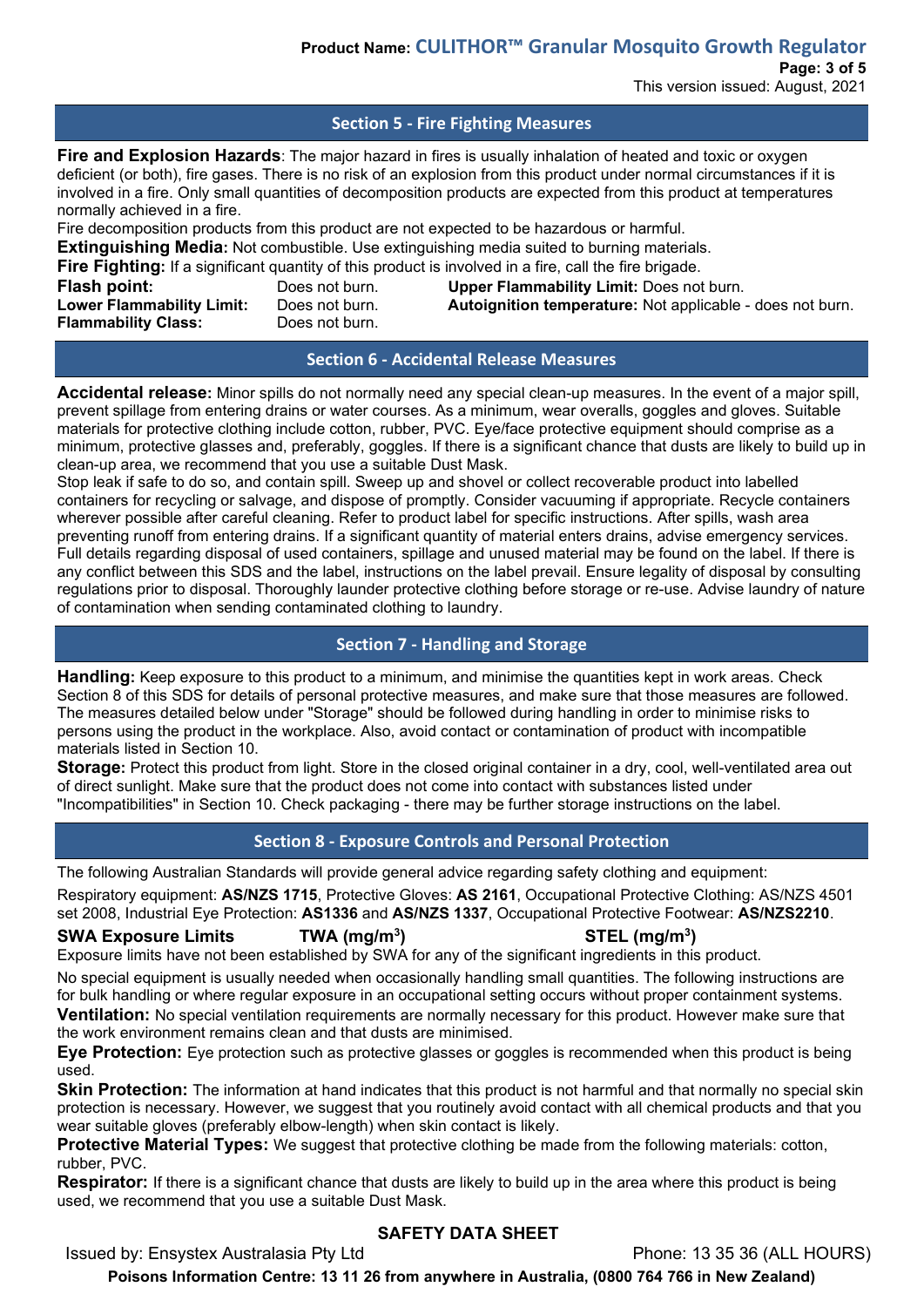# **Section 9 - Physical and Chemical Properties: Physical Description & colour:** Black granules.<br>**Odour:** Mild odour. **Odour:** Mild odour.<br> **Boiling Point:** Boiling Point: **Boiling Point:** Decomposes before boiling at 100 kPa.<br> **Freezing/Melting Point:** No specific data. Solid at normal temper **Freezing/Melting Point:** No specific data. Solid at normal temperatures. **Volatiles:** Nil at 100°C.<br> **Vapour Pressure:** Negligible at Negligible at 100°C. Negligible at normal ambient temperatures. **Vapour Density:** Not applicable. **Specific Gravity:** No data.<br> **Water Solubility:** Dispersible. **Water Solubility:**<br>pH: **pH:** No data. **Volatility:**  $N$ eqligible at normal ambient temperatures. **Odour Threshold:** No data. **Evaporation Rate:** Not applicable. **Coeff Oil/water distribution**: No data<br>**Viscosity:** Not app **Viscosity:** Not applicable.<br> **Autoignition temp:** Not applicable Not applicable Not applicable - does not burn. **Refractive index:** Not applicable. **Optical rotation:** Not applicable.

## **Section 10 - Stability and Reactivity**

**Reactivity**: This product is unlikely to react or decompose under normal storage conditions. However, if you have any doubts, contact the supplier for advice on shelf life properties.

**Conditions to Avoid:** Protect this product from light. Store in the closed original container in a dry, cool, wellventilated area out of direct sunlight.

**Incompatibilities:** strong acids, strong bases, strong oxidising agents.

**Fire Decomposition:** Only small quantities of decomposition products are expected from this product at temperatures normally achieved in a fire. Combustion forms carbon dioxide, and if incomplete, carbon monoxide and possibly smoke. Water is also formed. Carbon monoxide poisoning produces headache, weakness, nausea, dizziness, confusion, dimness of vision, disturbance of judgment, and unconsciousness followed by coma and death. **Polymerisation:** This product will not undergo polymerisation reactions.

# **Section 11 - Toxicological Information**

## **Local Effects:**

**Target Organs:** There is no data to hand indicating any particular target organs.

**Acute Toxicity Oral:** LD<sub>50</sub> (rat): >34,000 mg/kg (highest dose level tested)

**Dermal:** LD<sub>50</sub> (rabbit): >2,000 mg/kg (highest dose level tested)

**Inhalation**: LC<sub>50</sub> (rat): Not applicable to this product form

## **OTHER TOXICOLOGICAL INFORMATION**

Skin Irritation: Non-irritating (rabbit)

Eye Irritation: Mild/moderate irritation, corneal opacity at 1 hour - all animals clear by 72 hours (rabbit) Sensitizer: Not a sensitizer (guinea pig)

**CHRONIC TOXICITY** Methoprene is not considered as an oncogenic compound. The NOEL for non-carcinogen effects in an 18-month mouse study was 250ppm.

**DEVELOPMENTAL/REPRODUCTIVE TOXICITY** Methoprene is not a teratogenic compound. The NOEL for maternal and embryo toxicity in rabbits was 200/mg/kg/day. The NOEL for reproductive effects in rats was 500 ppm. **MUTAGENICITY** Methoprene is not a mutagenic compound.

## **Classification of Hazardous Ingredients**

Ingredient **Risk Phrases** 

No ingredient mentioned in the HSIS Database is present in this product at hazardous concentrations.

# **SAFETY DATA SHEET**

Issued by: Ensystex Australasia Pty Ltd Phone: 13 35 36 (ALL HOURS)

**Poisons Information Centre: 13 11 26 from anywhere in Australia, (0800 764 766 in New Zealand)**